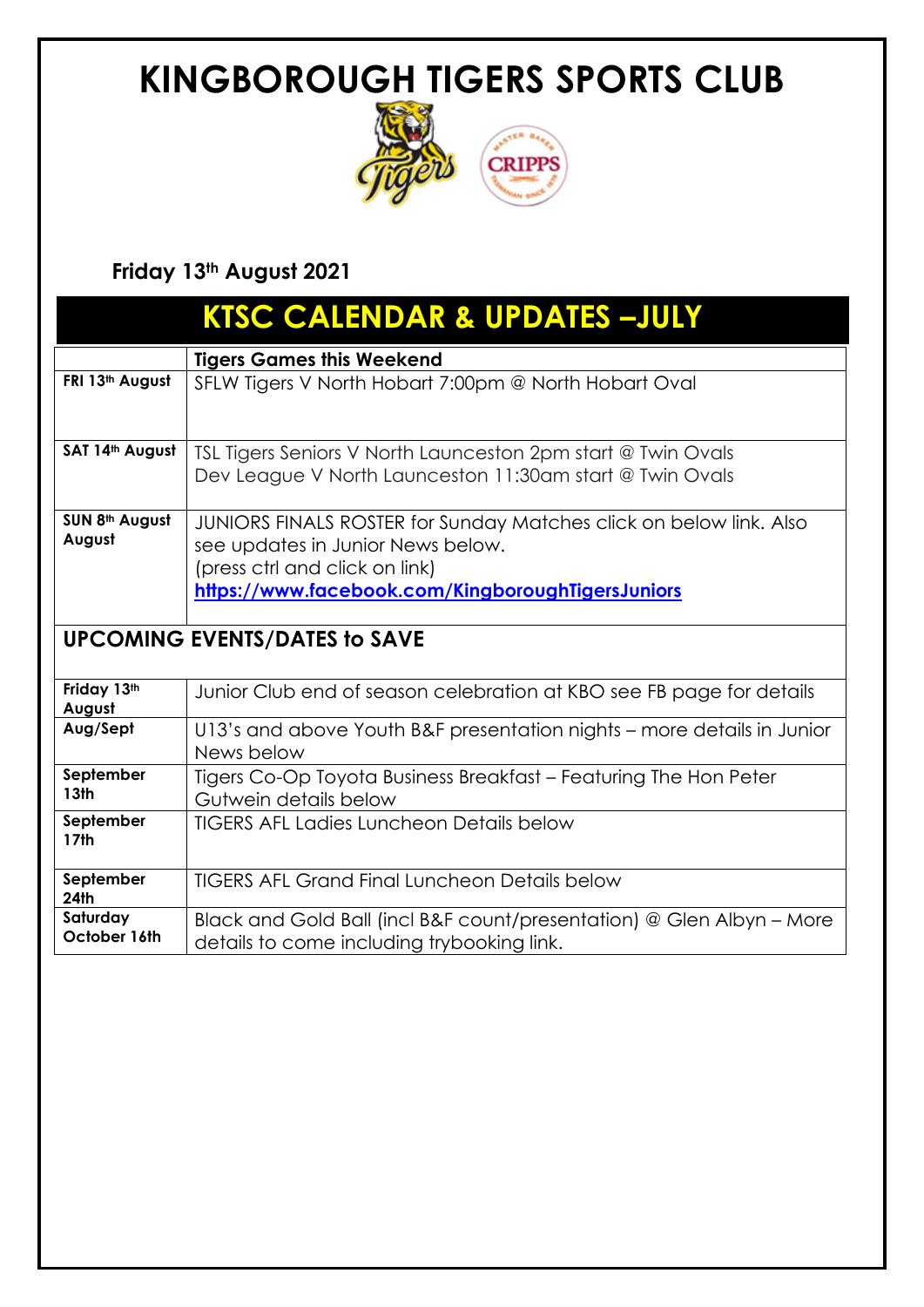

# **TICKET TO PLAY**

#### **Attention Kingborough Sporting Clubs & Organisations**

The State Governments 'Ticket to Play' is now open and provides two vouchers up to \$100 each towards club membership for children aged 5-18 years and listed on a Centrelink Health Care or Pensioner Concession Card or in Out of Home Care.

Vouchers can be used at two different activity providers or can be used at one provider.

For more information and to apply for a voucher, please visit the link below.

[Communities Tasmania -](https://www.communities.tas.gov.au/ticket-to-play) Ticket to Play

#### **TIGERS NETBALL CLUB UPDATE/NEWS**

For Roster details click on the below link

<https://my.netball.com.au/common/pages/public/rv/upcomingmatches.aspx>

Fundraising chocolates available at the club if anyone interested. See Jo Manson for a box to sell.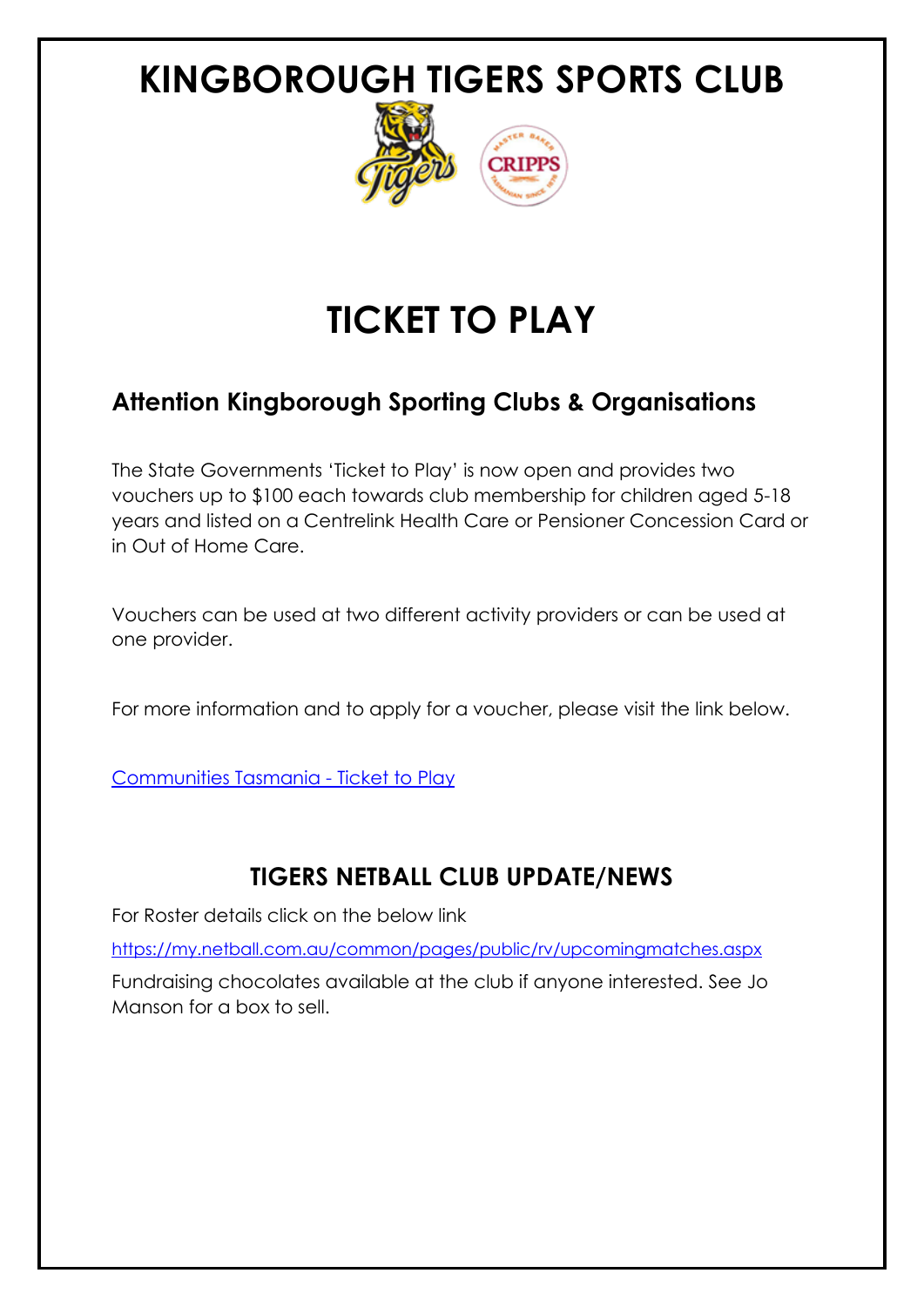

#### **TIGERS SPONSOR OF THE WEEK:**



The growth of QBE, nationally and internationally, is the story of an institution that for more than 130 years has played a significant part in Australian commercial history.

In October 1886, two young Scotsmen, James Burns and Robert Philp, established QBE's foundation company, The North Queensland Insurance Company Limited (QI). By 1890, QI had established more than 36 agencies in locations including London, Hong Kong, Singapore, New Zealand and the Pacific Islands.In 1904, the company opened its own offices on Fenchurch Street London. In 1924, QI opened offices in New York.

In 1921, Burns founded the Bankers' and Traders' Insurance Company (B&T), with QI being the largest shareholder. The name Traders' was derived from the Burns and Philp-founded South Sea Islands trading firm Burns Philp and Company, which also had a shareholding in the insurance firm. The Bankers' was derived from the Royal Bank of Canada-owned Montreal Trust Company, which also had a stake in the venture.

In 1959, QI and B&T each purchased 40% of The Equitable Probate and General Insurance Company, with Burns Philp taking the other 20%. In 1973, QI and B&T merged and took the name QBE Insurance.

The Q was taken from Queensland Insurance, B from Bankers' and Traders' and E from The Equitable Probate and General Insurance Company that had been already acquired by both companies.

In 1991, QBE and the trading company Burns Philp ended their 105-yearold partnership when they unwound their cross-shareholdings in each other.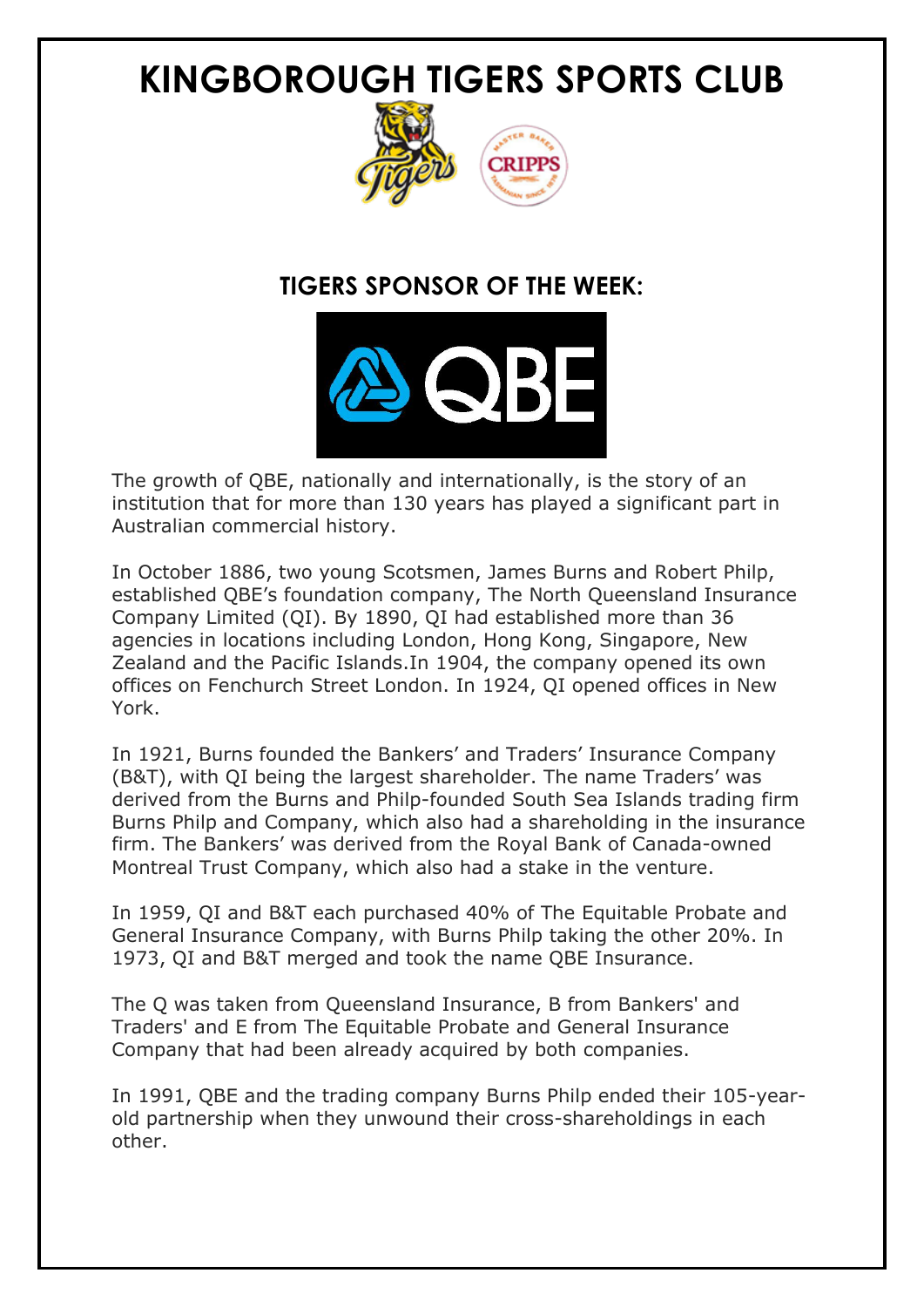

We look forward to the future with the same excitement, determination and enthusiasm that our founders did in 1886.

## **PLAYER MILESTONES: 50 Games**

## **Lilly Ellis**



#### **AAT SPONSOR Cripps**

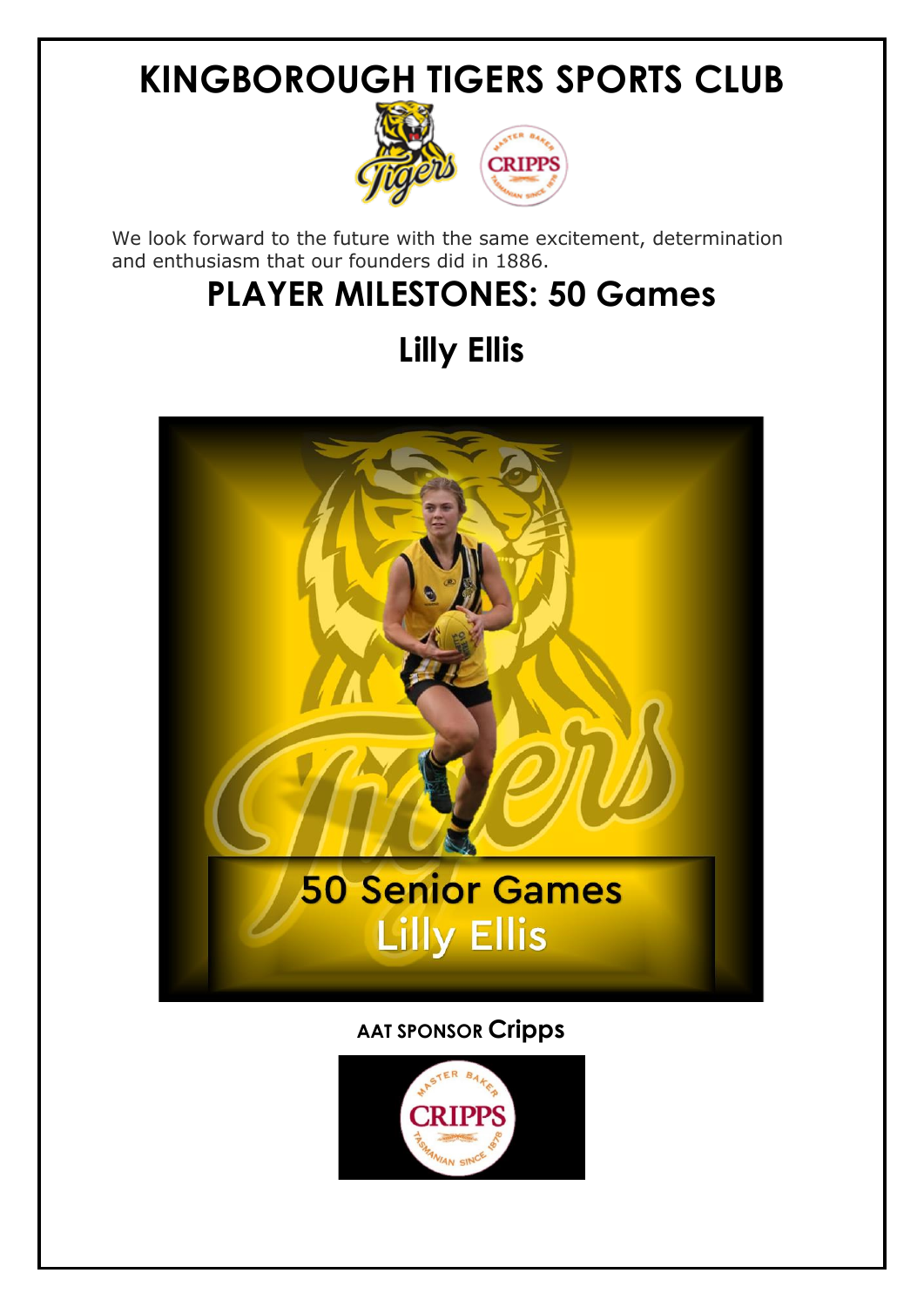

### **PLAYER PROFILE – Lachlan Clifford AAT SPONSOR – Clifford Building**



| Name:                                   | Lachlan Clifford                              |
|-----------------------------------------|-----------------------------------------------|
| Nickname:                               | Cliff/Cliffy                                  |
| Age:                                    | 22                                            |
| Height:                                 | 180cm                                         |
| Weight:                                 | 83kg                                          |
| Preferred position:                     | Midfield                                      |
| <b>Guernsey No:</b>                     |                                               |
| Favourite ground:                       | <b>Twin Ovals</b>                             |
| Football ambition:                      | Premiership Player                            |
| Pastime/hobbies:                        | Hunting/Fishing                               |
| Favourite food:                         | Parmi                                         |
| Favourite music:                        | Country                                       |
| Other sports:                           | Cricket                                       |
| Biggest influence on career:            | Dad - Coaches                                 |
| <b>Biggest football disappointment:</b> | Injuries                                      |
| Best advice to juniors:                 | Stay committed, embrace, challenge, work hard |
| AFL team:                               | Collingwood                                   |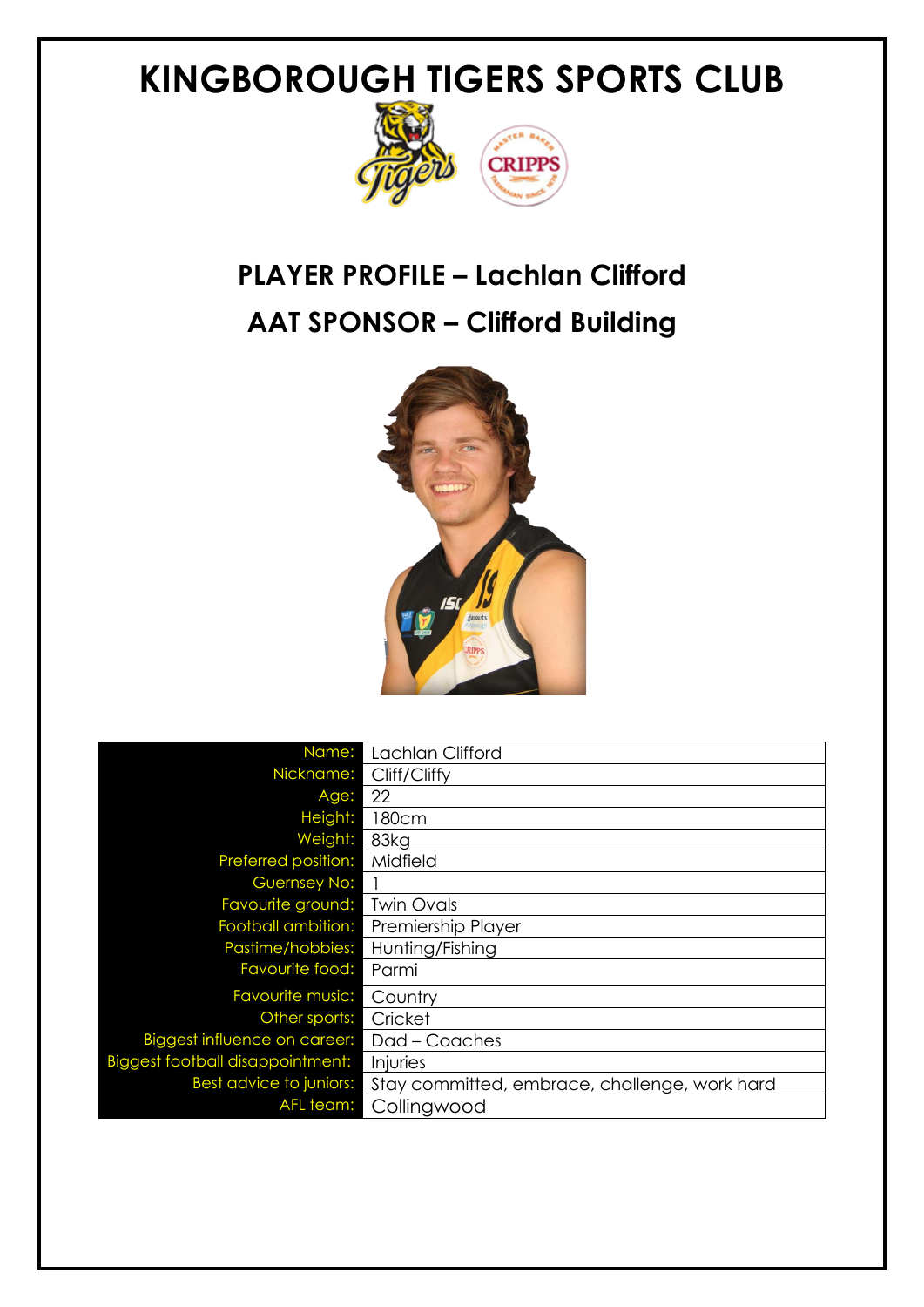

#### **Save these Dates - Upcoming Club Functions**

#### **Co-op Toyota Business Breakfast - Monday 13th September**

Guest Speaker the Honourable Peter Gutwein MP - Premier of Tasmania Time: 7.00am – 9.00am Hobart Function & Conference Centre



**AFL Ladies Lunch - Friday 17th September** Guest Speaker Ellie Blackburn – Western Bulldogs AFLW Captain Time: 12 noon Twin Ovals Function Centre

#### **AFL Grand Final Lunch - Friday 24th September**

Guest Speaker Panel ex AFL stars - Mathew Capuano, Andy Bennet and Matthew Armstrong Time: 12 noon Twin Ovals Function Centre



**Tigers FC Gala Ball and Presentation Night - Saturday 16th October**

Time: 6.00pm for 6.30pm Glen Albyn Estate





Details will be released in the coming week so keep an eye on our facebook page and [www.tigersfc.net.au](http://www.tigersfc.net.au/) for further details and ticketing information. Any enquiries please contact Michael McGregor

\_\_\_\_\_\_\_\_\_\_\_\_\_\_\_\_\_\_\_\_\_\_\_\_\_\_\_\_\_\_\_\_\_\_\_\_\_\_\_\_\_\_\_\_\_\_\_\_\_\_\_\_\_\_\_\_\_\_\_\_\_\_\_\_\_\_\_\_\_\_\_\_\_\_\_\_\_\_\_\_\_\_\_\_\_\_\_\_\_\_ **Operations Manager:** Michael McGregor **Phone:** 0427 708 414

**Postal:** PO Box 172, Kingston Tas 7051 **Email:** [info@tigersfc.net.au](mailto:info@tigersfc.net.au) **Web:** [www.tigersfc.net.au](http://www.tigersfc.net.au/)

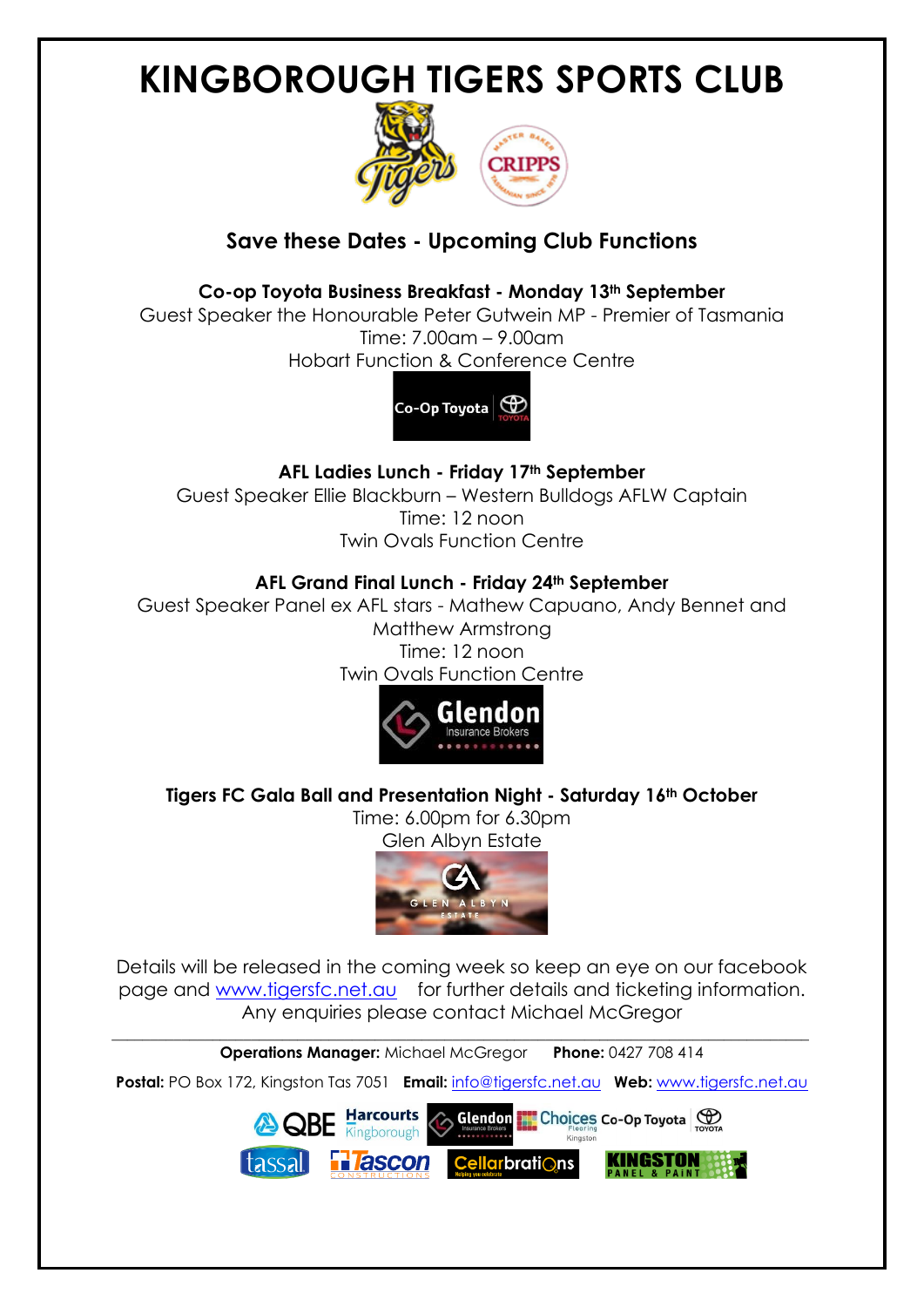

### **JUNIOR CLUB NEWS**

The junior club enters its second week (for some teams first week) of the STJFL finals for season 2021, we wish all teams the very best in their respective finals.

See Below last weeks results and this week upcoming matches involving our junior Tigers.

For more information on results and fixtures click on below link.

[https://websites.mygameday.app/assoc\\_page.cgi?c=0-110-0-0-0&a=COMPS](https://websites.mygameday.app/assoc_page.cgi?c=0-110-0-0-0&a=COMPS)

#### **Results from last week**

| $7.13 - 55$      | <b>Kingborough Tigers Girls U15</b> | Vs | Glenorchy Girls U15                | $3.9 - 27$ |
|------------------|-------------------------------------|----|------------------------------------|------------|
| $1.2 - 8$        | Clarence Boys U12 White             | Vs | <b>King Tigers Boys U12 Black</b>  | $5.7 - 37$ |
| $0.2 - 2$        | <b>King Tigers Boys U12 Gold</b>    | Vs | Clarence Boys U12 Red              | 8.14-62    |
| $8.4 - 52$       | New Norfolk EAGLES Boys             | Vs | <b>King Tigers Boys U14 Black</b>  | $9.6 - 60$ |
| 12.11-83         | Clarence Boys U15                   | Vs | Kingborough Tigers Boys U15 7.8-50 |            |
| $3.1 - 19$       | <b>King Tigers Girls U13 Gold</b>   | Vs | <b>King Tigers Girls U13 Black</b> | $9.7 - 61$ |
| $9.2 - 56$       | <b>Kingborough Tigers Boys U13</b>  | Vs | Sandy Bay Boys U13                 | $6.2 - 38$ |
| $18.16 -$<br>124 | Brighton Boys U14                   | Vs | <b>King Tigers Boys U14 Gold</b>   | $1.2 - 8$  |

| Glenorchy Girls U15                | $3.9 - 27$ |
|------------------------------------|------------|
| <b>King Tigers Boys U12 Black</b>  | $5.7 - 37$ |
| Clarence Boys U12 Red              | 8.14-62    |
| <b>King Tigers Boys U14 Black</b>  | $9.6 - 60$ |
| Kingborough Tigers Boys U15 7.8-50 |            |
| <b>King Tigers Girls U13 Black</b> | $9.7 - 61$ |
| Sandy Bay Boys U13                 | $6.2 - 38$ |
| <b>King Tigers Boys U14 Gold</b>   | $1.2 - 8$  |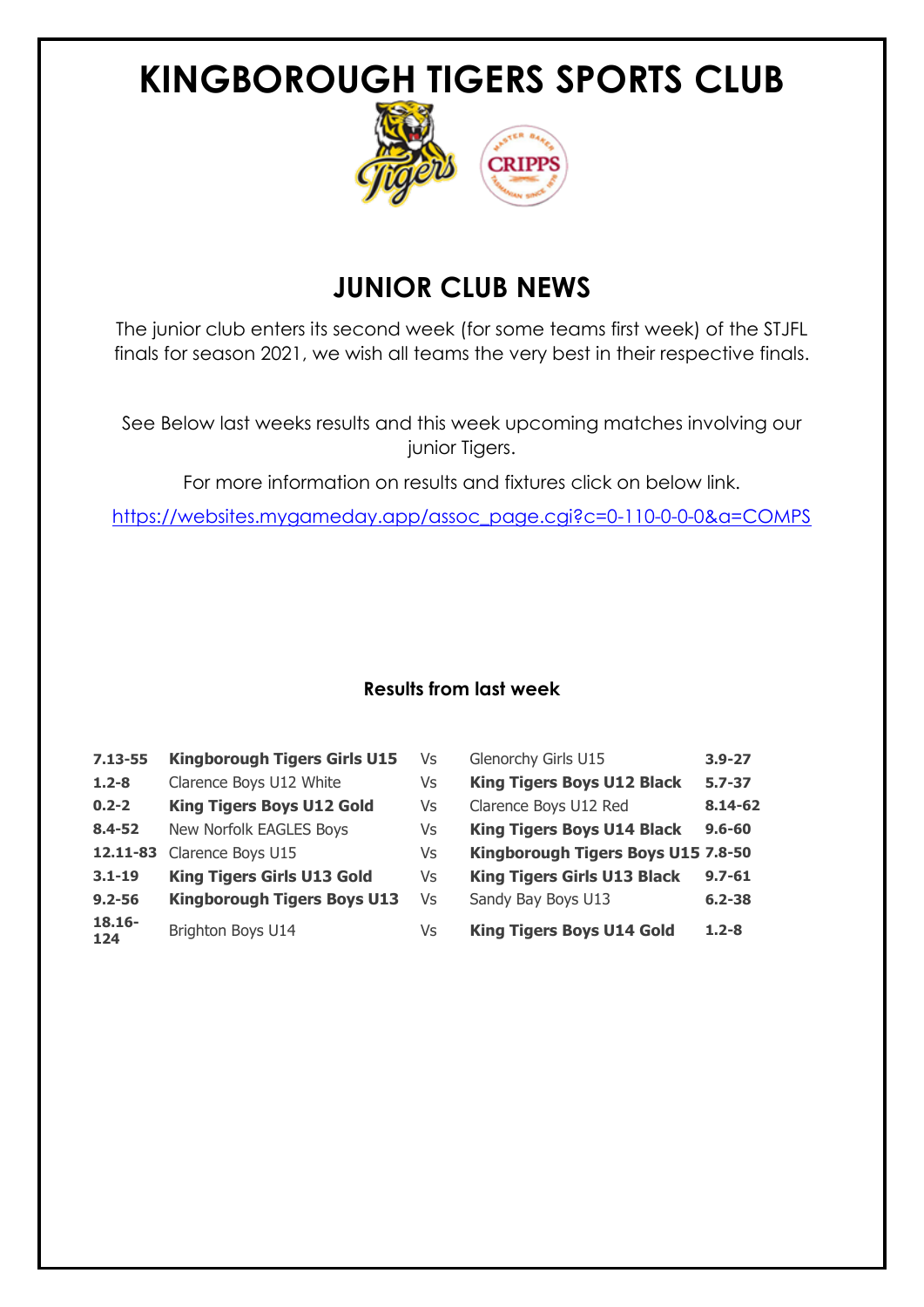

#### **This Weeks Games**

13/08/21 (Elimination 19:30 Boys CRIPPS Final 2) TCA (2021 U15 STJFL) 15/08/21 (Elimination 09:30 U13 Boys Final 1) **Pontville** (2021 CRIPPS STJFL) 15/08/21 (Semi Final 11:15 2) Pembroke Park, Sorell (2021 U15 Girls CRIPPS STJFL) 15/08/21 (Elimination 13:00 U14 Boys Final 2) Pontville (2021 CRIPPS STJFL) 15/08/21 (Elimination 15:30 **Junior** (2021 Final 1) **Sorell**  U13 Girls CRIPPS STJFL) 15/08/21 (Elimination 15:45 Final 1) **KGV Oval** (2021 U16.5 Boys

CRIPPS STJFL )

Brighton Boys<br>U15 **Kingborough Tigers Boys U15 Kingborough Tigers Boys U13** Vs Clarence Boys U13 Roos Sandy Bay Girls U<sub>15</sub> **White** Vs **Kingborough Tigers Girls U15** Sandy Bay Sariuy Bay Vs **King Tigers Boys U14 Black King Tigers Girls U13 Gold** Vs South East Suns Girls U13 **Kingborough Tigers Boys U16.5** Vs Glenorchy Boys U16.5